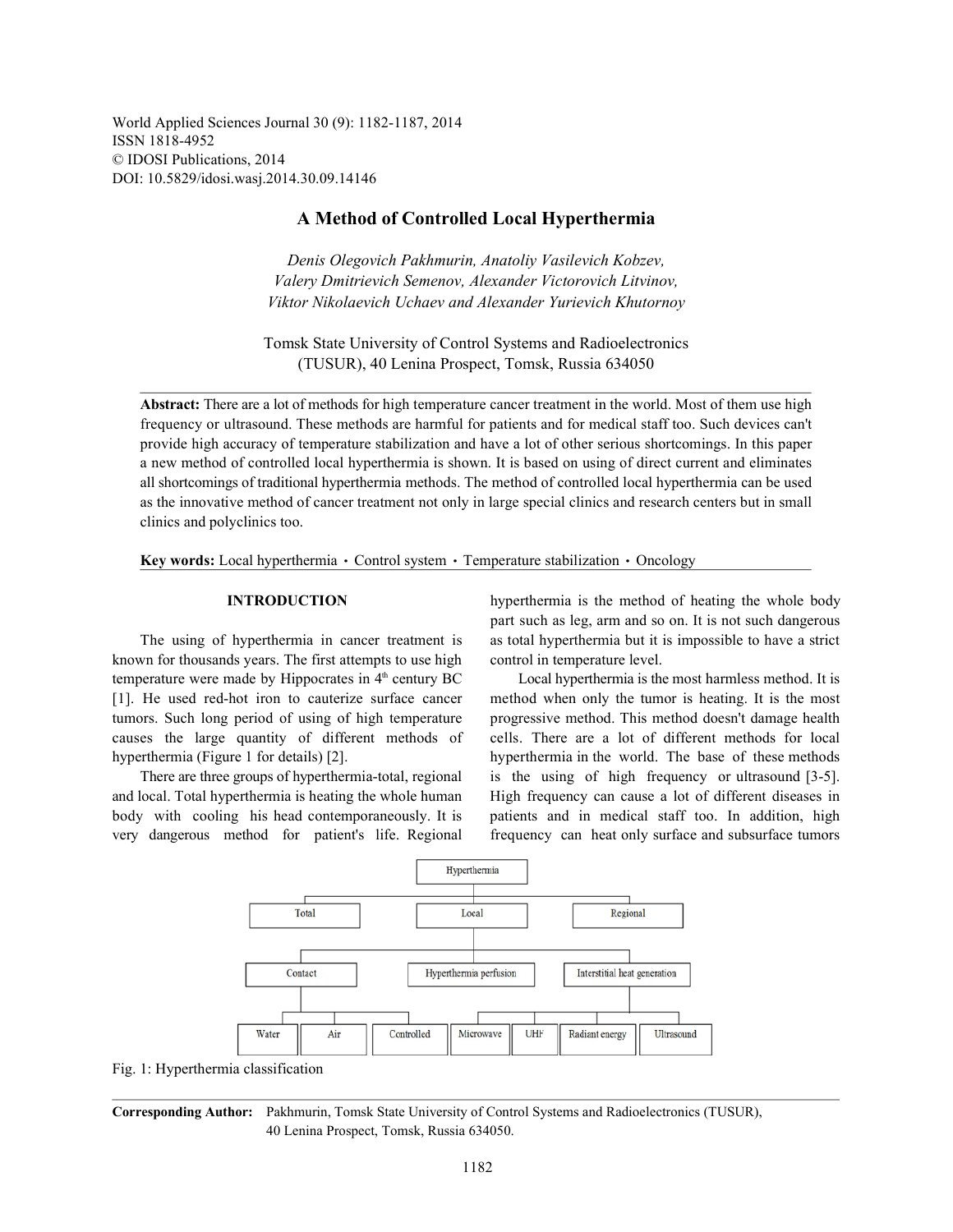

Fig. 2: The correlation of heaters length, the depth of the peripheral growth.



impossibility of high precision control of temperature local hyperthermia is based on using of the direct current level. The fourth shortcoming is the necessity of using of with special needle heaters. So, it gives the opportunity temperature probes to know the current temperature. And, to treat tumors located on any depth in human body. at last, high frequency local hyperthermia needs very The length of needle heaters is different and it must large, high power and very expensive devices [6, 7]. be individual to provide the uniform heating of tumor.

shortcomings. The second aim was to make different Figure 2. experiments to know how the method treats tumors and to You can see that it is necessary to take needle

all, before talking about the method of controlled local needle heaters (Figure 3 for details). hyperthermia, it is necessary to show the base principles You can see that heaters are located around the of local hyperthermia. The literature review and the tumor (in circle) as near as possible to avoid the damage consultations with Oncology research institute (Tomsk, of healthy tissues. So, the method doesn't require the Russia) gave a lot of requirements that must be performed introducing of the heaters in the tumor tissue and, of to get the successful treatment: course, doesn't stimulate metastasis [9-10].

- The temperature level must be 43-45 °C.
- The time of reaching of the desired temperature level must be 15-20 minutes or less. It is necessary to pass through the dangerous temperature zone  $(39-41^{\circ}C)$  as soon as possible. Using temperature from this zone can stimulate the cancer growth.
- The duration of procedure must be for about 1 hour.
- It is necessary to repeat hyperthermia procedures every 3 or 4 days to provide a high probability of cancer cells death (all of them are in various stages of development so they do not all die equally well).
- First of all we must provide the heating of peripheral tumor region because most types of cancer have
- tumor and the working area **It is necessary to provide the uniform temperature** distribution.
	- We must eliminate the burn of tissues in place of contact with heaters.
	- It is necessary to provide the safeness of patients and medical staff.
	- The heating area must be local and we must heat only tumor cells and the nearest healthy tissues.
	- The hyperthermia procedure must completely eliminate the promotion of tumor growth and emergence of metastasis.

Fig. 3: The location of needle heaters around the tumor hyperthermia [2, 8]. This method lets to renounce the use (3-5 cm from the skin). The third shortcoming of them is of high-frequency hyperthermia. The method of controlled So, the aim of work was to produce the method for The correlation of heaters length, the depth of the tumor controlled local hyperthermia that can eliminate all these and the working area of the heater you can see in the These principles are in the base of controlled local of extra-high frequency and to eliminate all shortcomings

become sure that it prevailing over other known methods. heaters with working area more than tumor's size in this To show the work of the method in this paper the results duration (not less than 1 cm up and 1 cm down). It will of experiments-both technical and medical are given. help to avoid unheated or poorly heated areas of tumor **The Method of Controlled Local Hyperthermia:** First of heating in the tumor is provided by the special location of tissues in the upper and lower sections. The focus of the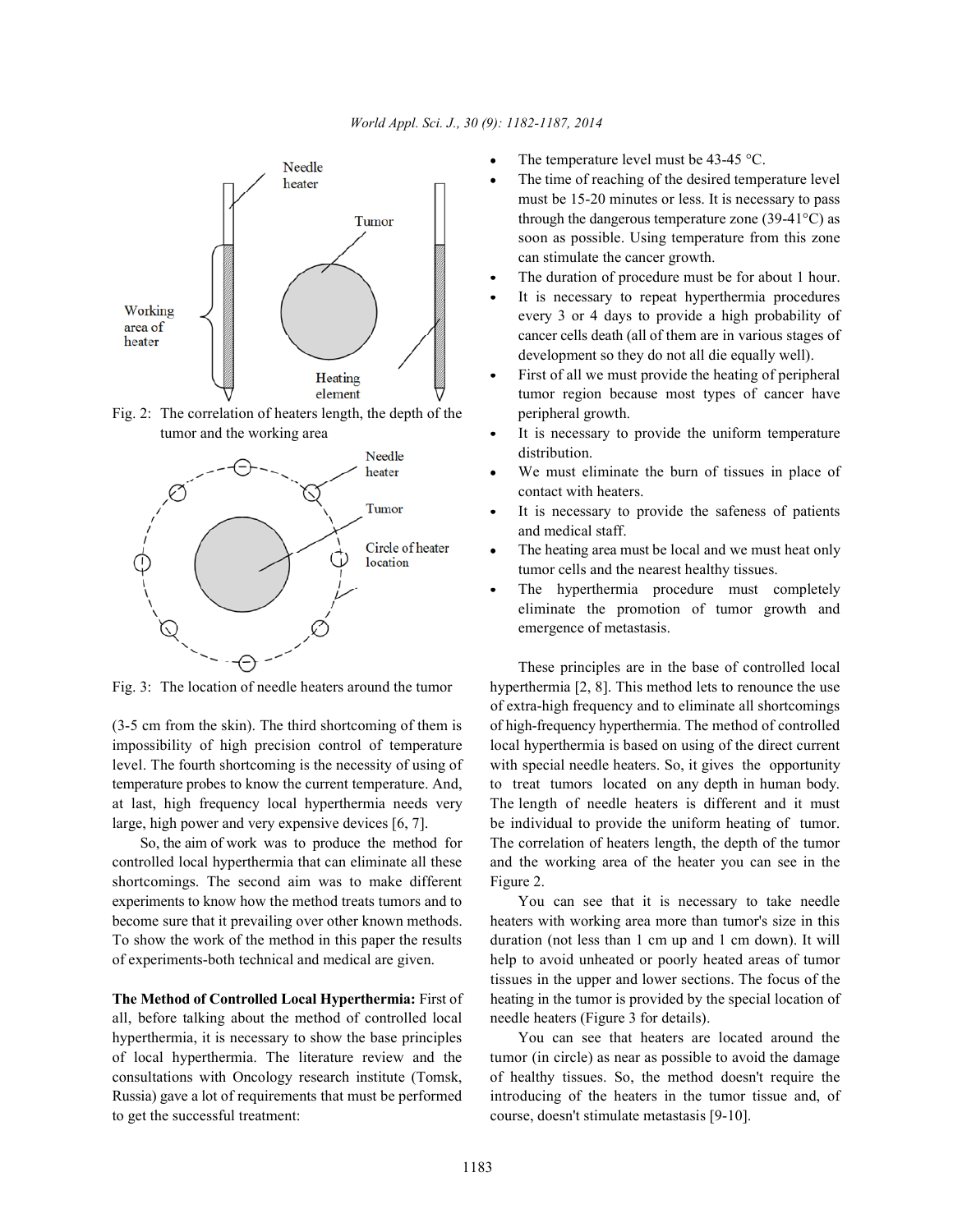| Table 1: The results of experiments for accuracy research<br>Calibration accuracy checking |                                                      | Stabilization accuracy checking |                                                                    |                                                                     |  |
|--------------------------------------------------------------------------------------------|------------------------------------------------------|---------------------------------|--------------------------------------------------------------------|---------------------------------------------------------------------|--|
| Calibration<br>temperature, $\mathrm{C}$                                                   | Calibration<br>temperature deviation, <sup>o</sup> C | Supply voltage, V               | Temperature changing that<br>causes the first signals, $\degree$ C | Temperature changing that<br>causes stabile signals, <sup>o</sup> C |  |
| 47                                                                                         | $\pm 0.1$                                            | 4.5                             | $0.02 - 0.03$<br>$0.03 - 0.04$                                     | $0.04 - 0.05$<br>$0.05 - 0.06$                                      |  |

## *World Appl. Sci. J., 30 (9): 1182-1187, 2014*

Table 1: The results of experiments for accuracy research



cylinders with the very small diameter (negligibly small temperature stabilization took place both at nominal compared with their length). In this case the heat voltage  $(5 V)$  and at  $10\%$  less voltage  $(4.5 V)$ . So, this table conduction is uniform in the borders of the circle. confirms that our device carrying the high precision In addition, thermal waves in the circle will be stabilization of the temperature at the desired level. superimposed on each other. So the method will give the To check the work of the temperature stabilization uniform heat distribution in the tumor area and will device in the biological tissues the special experiments guarantee that the temperature in the whole tumor will be (on meat) were done. During these experiments it was the on the desired level. The part of thermal waves that go out task to provide the temperature stabilization at 43-44°C. the circle will be drain by the blood flow. The blood flow In addition, we had to reach this temperature level in inside the circle will not be able to reduce the temperature 15-20 minutes. Also it was necessary to establish that because of thermal wave superimposing and, in addition, the device makes the minimal action at healthy cells. the blood vessels in the tumor are already damaged. At The results of these experiments are shown at Figure 3. the expense of these facts healthy tissues will be heat but You can see that temperature stabilization is at  $43 - 43.5$ will not be damage because of the less degree of heating <sup>°</sup>C and the time of reaching of this level is 16-18 minutes. compared with tumor. Also you see that outside area (outside the circle of

hyperthermia consists in the fact that after the environmental temperature (i.e. the living tissues determining of tumor location by ultrasound or X-rays it temperature without heating). is necessary to insert needle heaters in a circle around a There are some series of experiments were done to tumor within healthy tissues to form the local heating check and analyze the work of the device in living area. After the insertion of heaters the special device organism and to select the necessary parameters of gives the direct current to them and heats them to the procedure and to appraise the efficiency of the device desired level with high precision. And then it stabilizes applying. These experiments were done at laboratory temperature on this level during the whole procedure of animals (mice, rats and rabbits) in Oncology research local hyperthermia. institute (Tomsk, Russia). Each series takes for about 1

**The Experimental Results:** It was necessary to test the method of controlled local hyperthermia to test all it parameters and to know how does it works in live organism. So it was made a lot of different experiments. You can see the device for temperature stabilization at Figure 4. All experiments were produced using this device.

The accuracy of the device depends of two parameters. First of all, it is the accuracy of calibration. It means we must be sure that the temperature of calibration of needle heaters is absolutely correct. At second, it is the speed of system reaction at the situation when the temperature changes at the very small value-less than  $0.1 \text{ }^{\circ}C$ .

Fig. 4: The device for temperature stabilization check both parameters are shown in Table 1. The results of experiments that give us possibility to

Such location of needle heaters lets to focus the signals are detected when the temperature changed on heating at the tumor tissue. Needle heaters are look like less than 0.1 °C. And it is important that such accuracy of You can see in Table 1 that both the first and stabile

So, the proposed method of controlled local needle heaters) is practically not differs from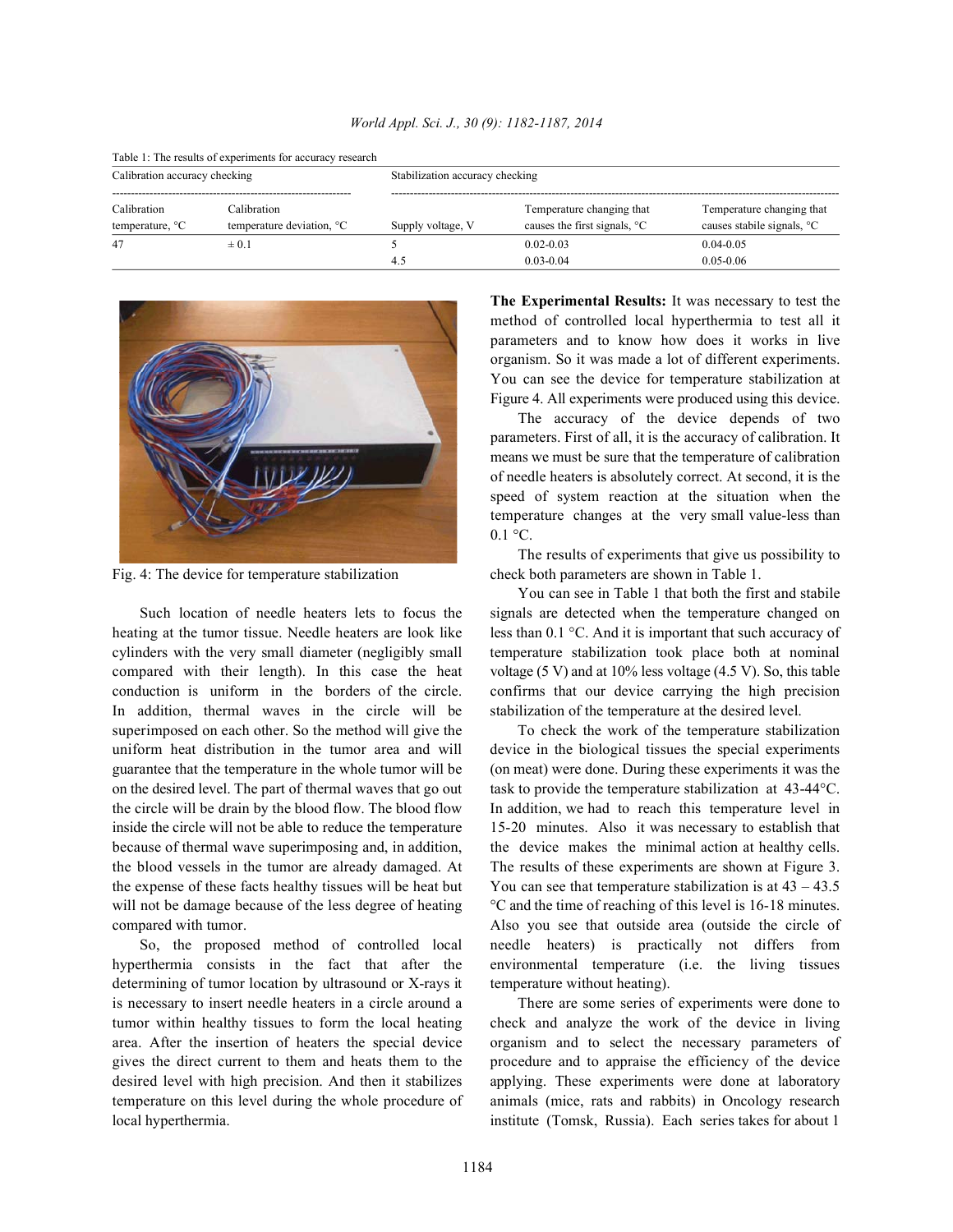



Probe 1-in the center of heating area, probe 2-28 mm from the center (outside the circle),  $T_{\text{Favimment}}$ -environmental temperature (tissues far from heating area),  $T_{\text{Desired}}$ -desired level of temperature stabilization

Fig. 5: The results of experiments on the temperature stabilization (heating area-20 mm in diameter, heaters temperature- $45^{\circ}$ C)

month (without the time of preparing to each of them). bring down (a few times) the doze of chemical remedies. Each series had the special task-to check the It is possible because of the adjuvant (stimulating) method of needle heaters insertion, heater construction, influence of hyperthermia at chemotherapy. One of the to apprise the influence of local hyperthermia (by our most important marks of the efficiency of cancer treatment device) at tumor and metastasis, cooperation with is the continuance of remission (the temporary decreasing traditional chemotherapy and influence at chemical of cancer activity). The results of analysis of remission are remedies doze. Shown in Table 2.

- 
- The distance between two neighbor heaters-8-10 mm; usual treating doze.
- 
- 
- 
- The power of each heating element-1 W. 25.82%.

local hyperthermia has not any advantages over shown that in cooperative using of local hyperthermia and traditional methods of treatment. However the cooperative chemotherapy the weight of tumor node is 8-10 grams and using of local hyperthermia with chemotherapy let us to in isolated chemotherapy it is about 17 grams.

All series of experiments were done using these hyperthermia and chemotherapy gives the decreasing of technical parameters: doze of chemical remedy (from 10 mg/kg to 5 mg/kg) with The level of temperature stabilization-45 °C; days). In addition the doze 10 mg/kg is already less than This table shows that cooperative using of local increasing of the remission continuance (from 4.4 to 9.3

The needle heaters diameter-0.8 mm; Another important parameter is the damping of The time of reaching the level of temperature growth of metastasis (transfer cancer cells to distant stabilization-10-15 minutes; organs). In Table 3 you can see that cooperative using of The duration of each procedure of heating-30 local hyperthermia and chemotherapy damps metastasis minutes; growth for 77.00% and isolated chemotherapy-only for

These experiments give the information that isolated treatment is the weight of the tumor node. In Table 4 it is The third important mark of the efficiency of cancer

Table 2: The remission in different methods of cancer treatment

| # | Method of treatment               | The doze of chemical remedy      | The remission continuance |
|---|-----------------------------------|----------------------------------|---------------------------|
|   | Control group (without treatment) | None                             | None                      |
|   | Chemotherapy                      | $10 \frac{\text{mg}}{\text{kg}}$ | 4.4 days                  |
|   | Local hyperthermia                | None                             | None                      |
| 4 | Chemotherapy + local hyperthermia | 5 mg/kg                          | 9.3 days                  |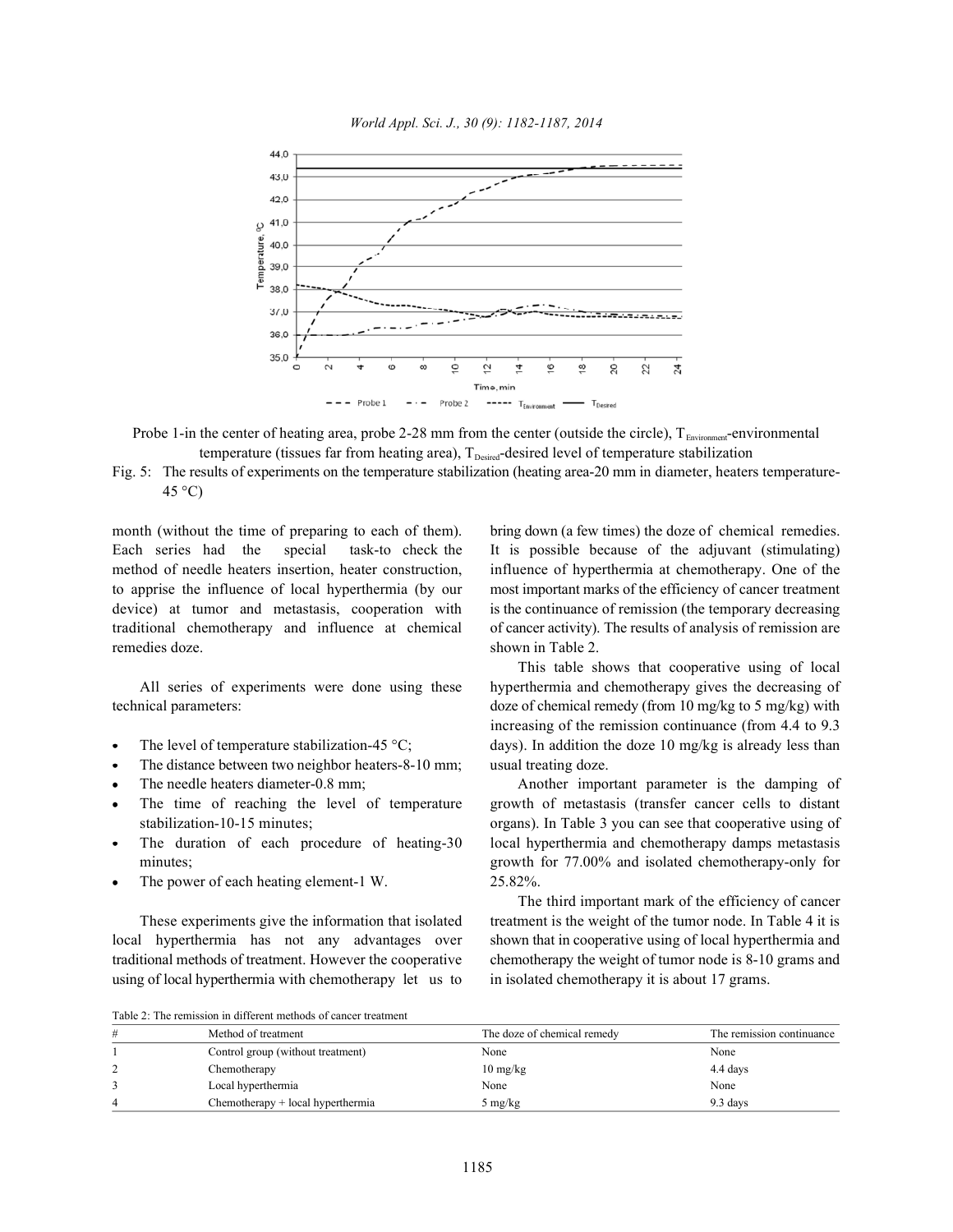| World Appl. Sci. J., 30 (9): 1182-1187, 2014 |  |  |  |  |
|----------------------------------------------|--|--|--|--|
|----------------------------------------------|--|--|--|--|

| Table 5. The damping of inclusious growth in unferent includes of cancer treatment |                                   |                                  |                                  |  |
|------------------------------------------------------------------------------------|-----------------------------------|----------------------------------|----------------------------------|--|
| #                                                                                  | Method of treatment               | The doze of chemical remedy      | The damping of metastasis growth |  |
|                                                                                    | Control group (without treatment) | None                             | None                             |  |
|                                                                                    | Chemotherapy                      | $10 \frac{\text{mg}}{\text{kg}}$ | 25.82%                           |  |
|                                                                                    | Local hyperthermia                | None                             | None                             |  |
|                                                                                    | Chemotherapy + local hyperthermia | 5 mg/kg                          | 77.00%                           |  |

Table 3: The damping of metastasis growth in different methods of cancer treatment

Table 4: The Weight of Tumor Node in Differrent Methods of Cancer Treatment

| # | Method of treatment               | The doze of chemical remedy      | The weight of tumor node |
|---|-----------------------------------|----------------------------------|--------------------------|
|   | Control group (without treatment) | None                             | $46.11$ g                |
|   | Chemotherapy                      | $10 \frac{\text{mg}}{\text{kg}}$ | 17.10 g                  |
|   | Local hyperthermia                | None                             | 24.14 g                  |
| 4 | Chemotherapy + local hyperthermia | $5 \text{ mg/kg}$                | $10.75$ g                |
|   | Chemotherapy + local hyperthermia | $8 \text{ mg/kg}$                | $8.62$ g                 |

Table 5: The lifetime in different methods of cancer treatment

| # | Method of treatment               | The doze of chemical remedy | The lifetime |
|---|-----------------------------------|-----------------------------|--------------|
|   | Control group (without treatment) | None                        | 100%         |
|   | Chemotherapy                      | $8 \text{ mg/kg}$           | 135%         |
|   | Chemotherapy + local hyperthermia | $8 \text{ mg/kg}$           | 146%         |

treatment efficiency is lifetime. The comparison of lifetime clinics) to purchase the device for temperature in control group (without treatment) and in groups with stabilization and to treat more people than it is possible isolated chemotherapy and with cooperative using of now. chemotherapy and local hyperthermia made with our device is shown in Table 5. You can see that if we shall **Findings:** So you can see in this paper that the new take the lifetime in control group as 100% and then in method of controlled local hyperthermia is very effective group with isolated chemotherapy lifetime will be 135 % in accordance with other known methods. It shows good and in group with cooperative chemotherapy and local results in cancer treatment in animals. hyperthermia it will be 146%. Of course, the new method requires further

possibility to decrease the doze of chemical remedies and done as soon as possible. contemporary to increase the result of treatment twice or even more. **REFERENCES**

The proposed method of controlled local 2. Pakhmurin, D.O., 2012. Electronic devices for using of chemotherapy and controlled local hyperthermia Systems and Radioelectronics, Tomsk, Russia. gives more chances to treat cancer. It means-there are a 3. Curiey, S.A., *et al*., 1999. Radiofrequency Ablation of lot of people can realize there hopes to eliminate their Unresectable Primary and Metastatic Hepatic tumors, to become healthy once more and to live for a Malignances. Results in 123 Patients. Annals of  $\log \text{time}$ . surgery, 230(1): 2-3.

current as the base of it, small size and low power and, in 18.07.2010 www.labthermics.com. addition, cheapness (in compare with known devices) 5. EDAP TMS-Global leader in therapeutic ultrasound. will give the possibility for small clinics and polyclinics Date Views 10.01.2014 www.edap-tms.com.

And, finally, the most important mark of the cancer (not only large research centers and special oncology

So, you can see that the new method of controlled experiments-cooperative treatment with radiotherapy and local hyperthermia is very effective. It gives the human experiments. Such experiments are planned to be

- **CONCLUSION** 1. Hyperthermia methods in oncology. Date Views 10.01.2014 www.k-test.ru/index.php?rid=3&pid=6.
- hyperthermia is very effective in cancer treatment. temperature control in non-closed amount of living The experiments in laboratory showed that cooperative tissue, PhD thesis, Tomsk State Univ. of Control
	-
	- Such parameters of the method as harmless direct 4. Labthermics Technologies, Inc. Date Views
		-